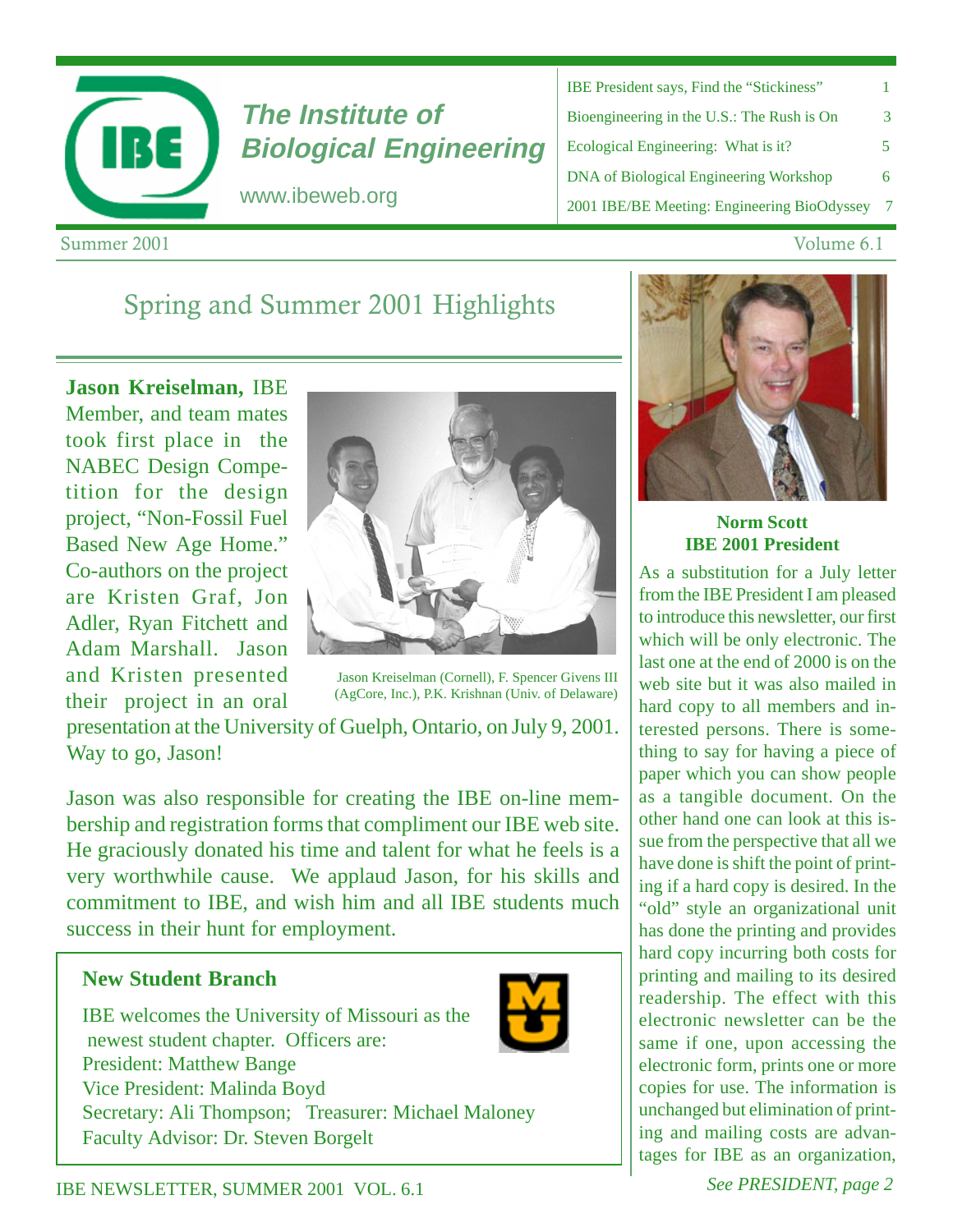while the direct user incurs some inconvenience and cost for local printing. I suggest that IBE do one hard copy newsletter per year and utilize the electronic form to distribute as many as desirable throughout the year. What do you think?

This newsletter comes to you about a week before the annual meeting in Sacramento, CA, July 27 – 29, 2001 at the Sacramento Convention Center. An excellent program has been arranged by program chair, Sue Nokes. Details of the programming are found herein and on the IBE web site www.ibeweb.org. In addition, my June letter emphasized the Sacramento meeting program.

IBE is at a critical juncture at this time! This can be seen as an overused cliché and I might agree, but I suggest as we near the end our second year of independence we face many challenges. It would be easy to cast these challenges in terms of standard problems of: need to in-

The IBE Newsletter is publshed by the Institute of **Biological Engineering** 3938 West Road, #277 Cortland, NY 13045 ibe@odyssey.net phone/fax: 607-753-9227 website: www.ibeweb.org

Editor: Arthur T. Johnson Biological Resources Eng. University of Maryland College Park, MD 20742 Ph: 301-405-1184 Fx: 301-314-9023 e-m: aj16@umail.umd.edu crease and expand the base of membership, costs of supporting a headquarters operation, need to get a creditable publication process established and need to differentiate IBE from other organizations in the arena of biological engineering. Rather, however, I want to focus on an opportunity to attack the intellectual issue of biological engineering as a discipline and what is the body of knowledge for the discipline or for those who like a little play on words, the "DNA" of biological engineering!

On Sunday morning, July 29, from 8 AM – noon there will be an opportunity to engage in a workshop, "DNA of Biological Engineering: Defining the Body of Knowledge for the Discipline," which be in the Sacramento Convention Center in Room 204. As an excellent introduction you can and should read Art Johnson's piece in this newsletter, " Bioengineering in the US: The Rush is on". In addition, Andrew Baldwin addresses ecological engineering and introduces it as a relatively new field within the broad confines of biological/ biosystems engineering. I do encourage that you read both of these articles and come prepared with your thoughts for a highly interactive and stimulating workshop.

My reason for saying IBE is at a critical juncture is that the organization and the departments, formerly named agricultural and or biological engineering or some form of both, are seeking to create a definition of biological engineering as a term with "stickiness" per Malcolm Gladwell author of the Tipping Point. We have to create a uniqueness, which differentiates biological engineering on some basis. Both IBE and the departments need to be clearly perceived in terms of mission and context. The Sunday morning Workshop will be an important step in this process and I am sure it will also be fun and useful. The Workshop agenda is attached and has been designed to look at some key aspects of biological engineering in terms of fundamental concepts, curriculum development in terms of the body of knowledge and with an inclusion of perspectives from industry. Don't miss this opportunity to participate in the Workshop!

In addition you are all invited to the meeting of the IBE Council on Saturday evening,  $8 - 10$  PM, July 28, in Room 204 of the Sacramento Convention Center. You'll have an opportunity to learn more about IBE and we look forward to your input.

## **Have you had your IBE Fix today?**

**Visit the web site**



### **and lend us your ideas!**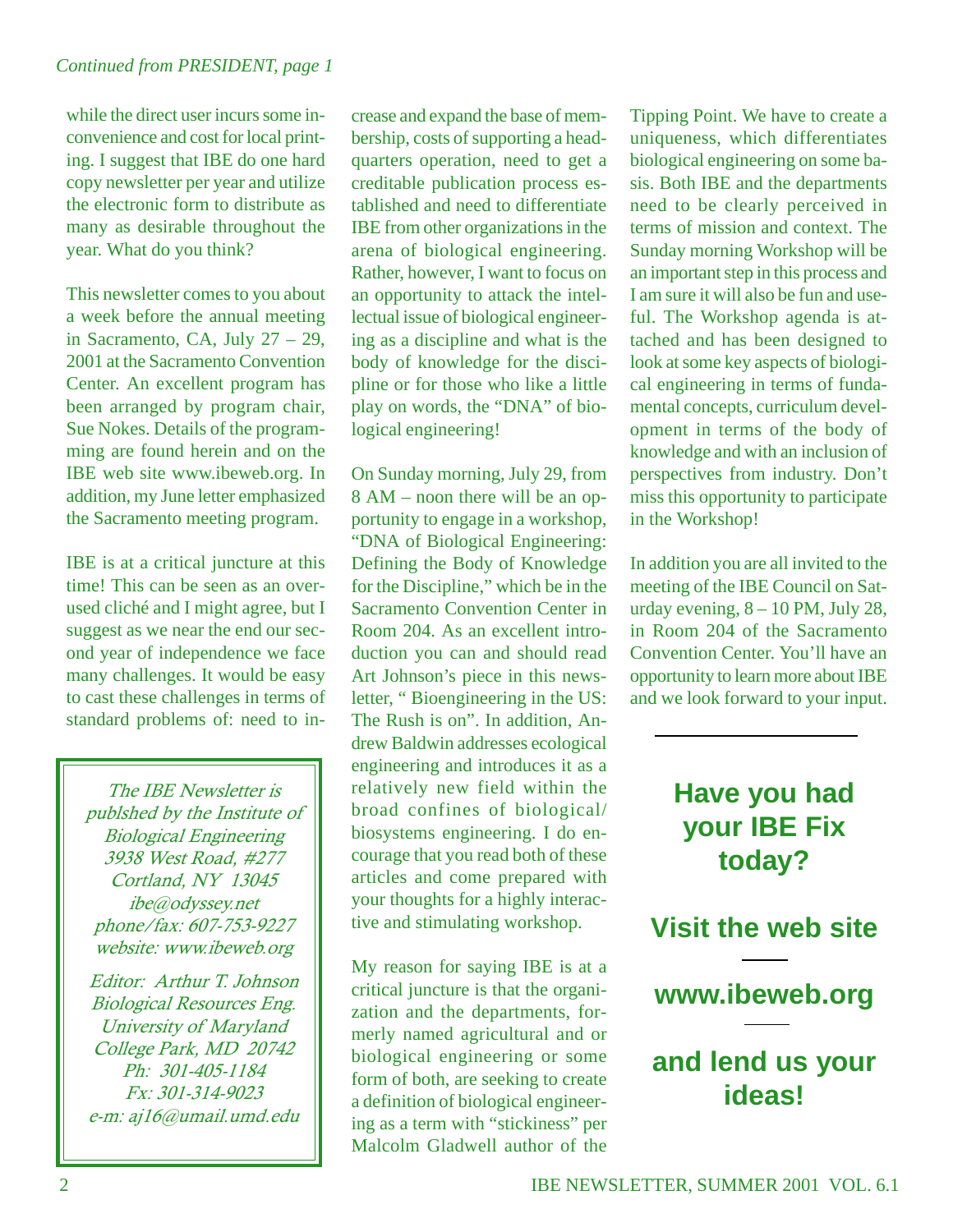#### Bioengineering in the U.S.: The Rush is On Arthur T. Johnson University of Maryland

The plethora of new biology-based technologies has sparked a frantic rush to establish and enhance academic bioengineering programs in the U.S. The economic boom of the 1990's and the Whitaker Foundation, with its goals to contribute its entire sizeable endowment to bioengineering projects and programs by the year 2006, enabled bioengineering research and academic activity to reach an unparalleled frenzy in recent years. However much good these pressures have been for the field, they may also have kept bioengineering from emerging in an orderly and thoughtful way necessary for the establishment of a truly independent engineering discipline.

What characterizes a discipline? There are two generally-accepted characteristics: 1) a distinct body of knowledge, and 2) distinct methods. Of the two, the body of knowledge is generally easier to define; methods require that the discipline emerges from its nascent period. Without both of these, a new discipline is just an extension of prior disciplines, and the new discipline may never achieve recognition as being separate.

There are two basic categories of engineering discipline: 1) applications-based, and 2) science-based. The first category defines the discipline by those served. For example, mining engineering, agricultural engineering, and petroleum engineering are all applications disciplines. The second category defines the discipline by its scientific foundation. For example, mechanical engineering and chemical engineering are science-based disciplines based upon mechanics (physics) and chemistry, respectively. Education in an applications discipline is usually more specific and applied than that for the fundamental science-based discipline.

It is not particularly clear whether bioengineering will become an applications discipline or a science–based discipline. Much of biomedical engineering, constituting the core of bioengineering, is applications-based. Biomedical engineering utilizes knowledge and techniques from electrical, mechanical, or chemical engineering, and applies them to the field of medicine.

Biological engineering, a term sometimes used synonymously with the term bioengineering, is science-based, and requires a strong background in biology as well as in engineering. It is recognized within biological engineering that unique solutions to technical problems may as well come from the biological side of the discipline as from the engineering side.

One big difference between these two is the loyalties, or identifications, of their practitioners. Those who practice an applications discipline are likely to have studied a more fundamental discipline and to retain their identification as part of the fundamental discipline. Thus, many biomedical engineers who work with signal processing identify themselves as electrical engineers. Many rehabilitation engineers still think of themselves as mechanical engineers. When these practitioners work with a particular application, they often do so with minimal knowledge of the system of application, and they use the methods they were taught in their fundamental discipline.

Biological engineers, on the other hand, have a thorough and intrinsic knowledge of biological systems. They are aware of nuances and expectations typical of biological systems, and identify with no other discipline.

The trouble is that the formation of biological engineering (or bioengineering) has not been completed. A body of knowledge has not been completely defined and unique methods have not been identified. There are few true science-based bioengineers because there is no pattern for automatically forming engineers with this type of education. The students of today are being taught by the students of yesteryear, and those students were taught in fields different from biology-based biological engineering. Thus, progress toward a truly separate discipline with distinct bodies of knowledge and methods can only be incremental.

There are many distractions hindering this process of development. To use a biologically-based analogy, a new species can only emerge from isolation. Continued interbreeding with established species only adds to the richness of the gene pool, but does not lead to a new species (one trait of which is the inability to breed with other species). Likewise, the establishment of a new discipline requires a certain isolation and reflection on the vision of that discipline. In these days of unparalleled opportunity and multidisciplinary research, that isolation is not occurring. Consequently, visions for the bioengineering discipline are numerous, and often reflect the habits derived from the many source disciplines that are now feeding into what we presently call bioengineering.

*see BIOENGINEERING, page 4*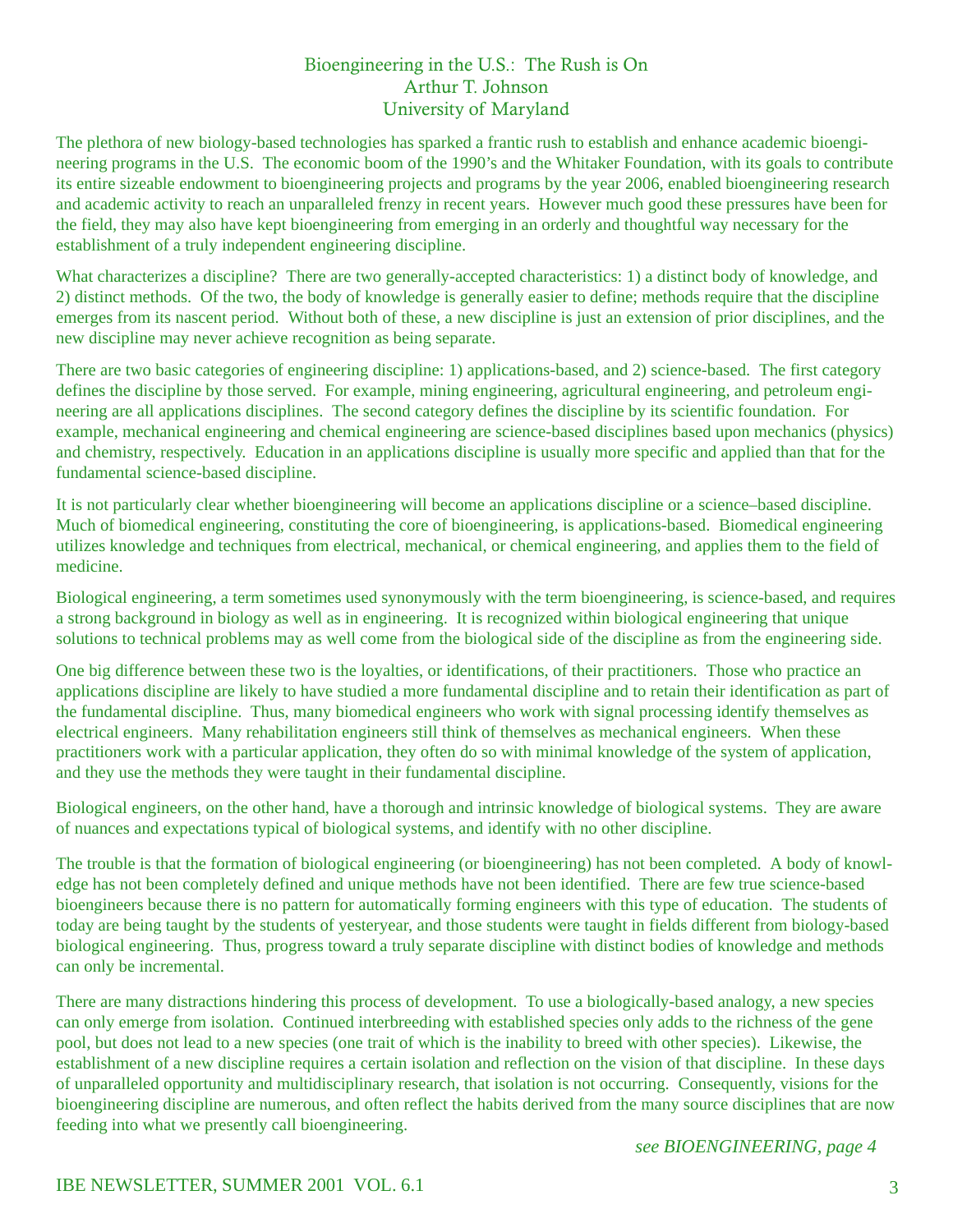#### *Continued from BIOENGINEERING, page 3*

Thus, we see bioengineering described in terms of biomedical engineering, which is engineering applied to medicine and health care. The biology in this vision is at the organismal level, and specifically the human organism. We also see bioengineering described in terms of cellular and tissue engineering, which is engineering applied to living cells and tissues, including genetic engineering. This vision encompasses the biotechnological and nonmedical applications, and is science-based up to the level of tissues. We also see bioengineering described in terms of biological systems engineering, which features biology and engineering as coequal foundations. This vision includes all levels of biology, including the population interactions of ecology. Because the potential applications are so numerous, this is a science-based vision.

And then there are hybrids of these approaches that combine them in different ways. The U.S. National Institutes of Health promotes one of these: by its definition bioengineering is an integration of "physical, chemical, or mathematical sciences and engineering principles for the study of biology, medicine, behavior, or health. It advances fundamental concepts, creates knowledge from the molecular to the organ systems level, and develops innovative biologies, materials, processes, implants, devices, and informatics approaches for the prevention, diagnosis, and treatment of disease, for patient rehabilitation, and for improving health."

There are opposing research directions that also influence this field. Reductionism is the tendency to view a system on its smallest possible scale. In biology this means that to understand organisms or populations of organisms one needs to understand completely their functional genomics. Many of the present bioengineering opportunities owe their importance to the reductionist approach.

On the other hand, other researchers are struggling to understand relations among groups of organisms and to model ecological outcomes. This holistic systems view does not presently view the system from its genetic base.

How do these two approaches affect bioengineering? They tend to pull it in two different directions. There hasn't been time nor the isolated reflection necessary to show how these approaches fit together, and, as a consequence, bioengineering is still largely undefined. At best we can say that the field is still being formed, or in a transitional state.

The present distraction posed by cellular and tissue bioengineering is particularly strong. The opportunities are so vast that many educators have been lured into defining bioengineering in terms of their research interests. The curricula that have resulted often ignore the science of biology at levels higher than tissue. The term "bioengineering" is often applied to this portion only of the field, and this largely applications-based usage is often not distinguished from the more broadly-based scientific discipline usage of the same word that is promoted by others.

Given some thought, it could be realized that the big distinction in biology occurs at the cellular level. At or above that level, biological responses of cells or groups of cells of any complexity are fundamentally similar. Below the cellular level can be characterized as a chemical system. This discontinuity is closely analogous to that in physics above and below the atomic level. Therefore, any bioengineering that does not recognize the supercellular biological continuum is not the science-based discipline that is separate and distinct.

As far as distinctive methods are concerned, there are few candidates from which to choose. My own bias is to view the field of biology from a systems viewpoint. Whether at a subcellular, cellular, tissue, organ, organism, or population level, biology can be considered to be another system with input/output relationships that can be anticipated as following certain general principles with some important exceptions. Looked at this way, a biological system is a product both of its genetic basis and the environment in which it finds itself. Thus, both reductionism and ecological systems approaches have their contributions to make.

It is hard to say whether bioengineering will someday emerge as a separate and distinct discipline. There are many influences from many sources that are tending to keep the field from coalescing as a cohesive unit. Until that happens, there will not be general agreement about a specific knowledge core, courses to offer, or typical academic programs to design. And, without these, industrial or other employers will not be completely sure about the capabilities of graduates from the 90 or so bioengineering programs in the U.S.

Nonetheless, these are exciting times. The opportunities are great and the contributions that an individual can make are numerous. We have a frenetic pace in the field that is not waiting for a definition or a unique discipline to emerge. That will take some time and a lot of reflective thought.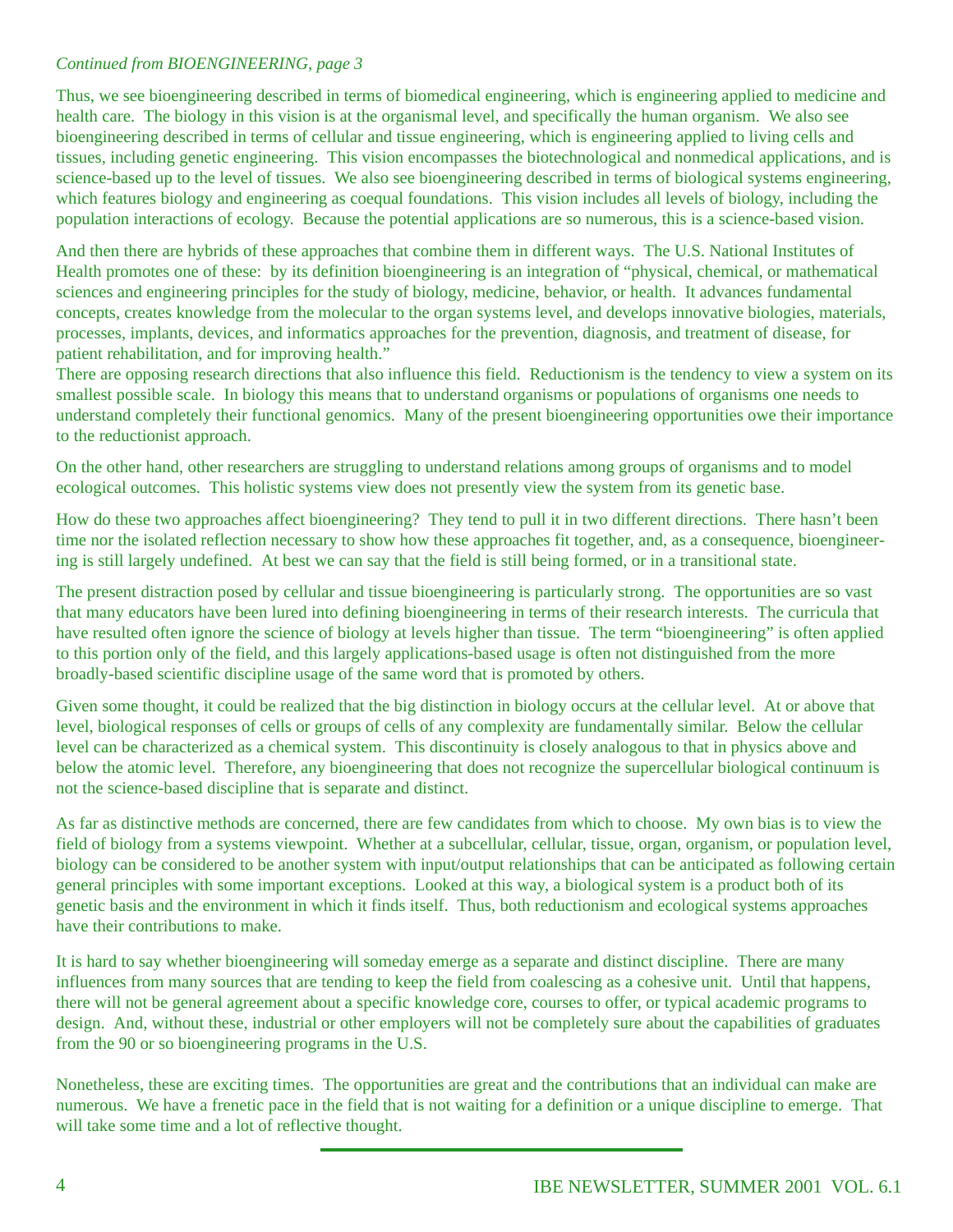#### You've heard about it! But what is it? Introducing... ECOLOGICAL ENGINEERING

#### Andrew H. Baldwin Department of Biological Resources Engineering University of Maryland

Ecological engineering. "Hmm," you say to yourself. "Sounds kind of like environmental engineering." Or maybe you have heard that it integrates ecology and engineering, a field where engineers design ecosystems such as constructed wetlands for wastewater treatment. But still, you wonder, is that all that there is to ecological engineering? If you're a little confused, you're not alone. Even ecological engineers can't agree on exactly what the field is or encompasses. That's because the field is a young one, still in a dynamic state, perhaps like a plant community during the early stages of succession.

It all started back in the early 1960s when Howard T. Odum coined the term "ecological engineering," which he defined as "environmental manipulation by man using small amounts of supplementary energy to control systems within which the main energy drives are still coming from natural sources." Although it does not specifically mention ecosystems, this definition calls into play human manipulation of the environment for some purpose (i.e. design) with systems that use primarily natural energy sources (e.g., sun, wind, water). The definition evolved over the years, with one of Odum's former students and founder of the journal *Ecological Engineering*, Bill Mitsch, in 1996 calling ecological engineering the "design of sustainable ecosystems that integrate human society with its natural environment for the benefit of both." This definition specifically mentions the design of ecosystems, and establishes the unique concept of designing for the benefit of both humans and ecosystems.

What else is unique about ecological engineering? A fundamental tenet of ecological engineering is the concept of self-organization of systems (sometimes called "self-design"). Deviation from designed system properties is defined as "failure" in many engineering disciplines. Ecological engineers on the other hand not only expect change, they welcome it. That is because even simple ecosystems are so complex in structure and interacting processes, as well as naturally dynamic on a wide range of temporal and spatial scales, that the human hand cannot build one that is initially as complex as natural ecosystems or that is static.

Consider a constructed wetland system for treating dairy parlor effluent. Ecological engineers design it for a specific loading rate, build the treatment cells, plant it with several wetland plant species, and run wastewater through it. However, the plants planted grow, some quicker than others. The differences between growth rates depend on nutrient concentrations, water level, and other environmental factors, however, so competition is difficult to model. These plants flower and set seed at different rates, and germinate and become mature plants at different rates, again depending on environmental conditions. To make things more complex, other species of plants colonize the wetland via wind or animal-dispersed seeds. Animals such as frogs, aquatic invertebrates, insects, birds, mammals, and more colonize the wetlands and eat or otherwise disturb plants and soil. Overlying and affecting this complexity is weather: drought and temperature extremes alter biological functioning to varying degrees depending on the species. And finally, human management is rarely perfect and equipment breaks down or wears out, which can add to the variability. Clearly, this ecosystem cannot be tightly controlled. While many of the biological components probably have little effect on the human-benefit side of the equation, *i.e.*, treating wastewater, some components and processes do affect treatment effectiveness. For example, the diffusion rate of oxygen through plant stems differs between species, which can dramatically affect microbially-mediated treatment processes such as nitrification.

So is ecological engineering just about building wetlands for treating wastewater? Constructed wetlands are one of the most obvious examples of ecological engineering, but there are many others. Bill Mitsch has presented examples of ecological engineering along three scales (or as ecologists would say, "gradients") corresponding to three fundamental principles of ecological engineering:

#### See ECOLOGICAL ENGINEERING, page 6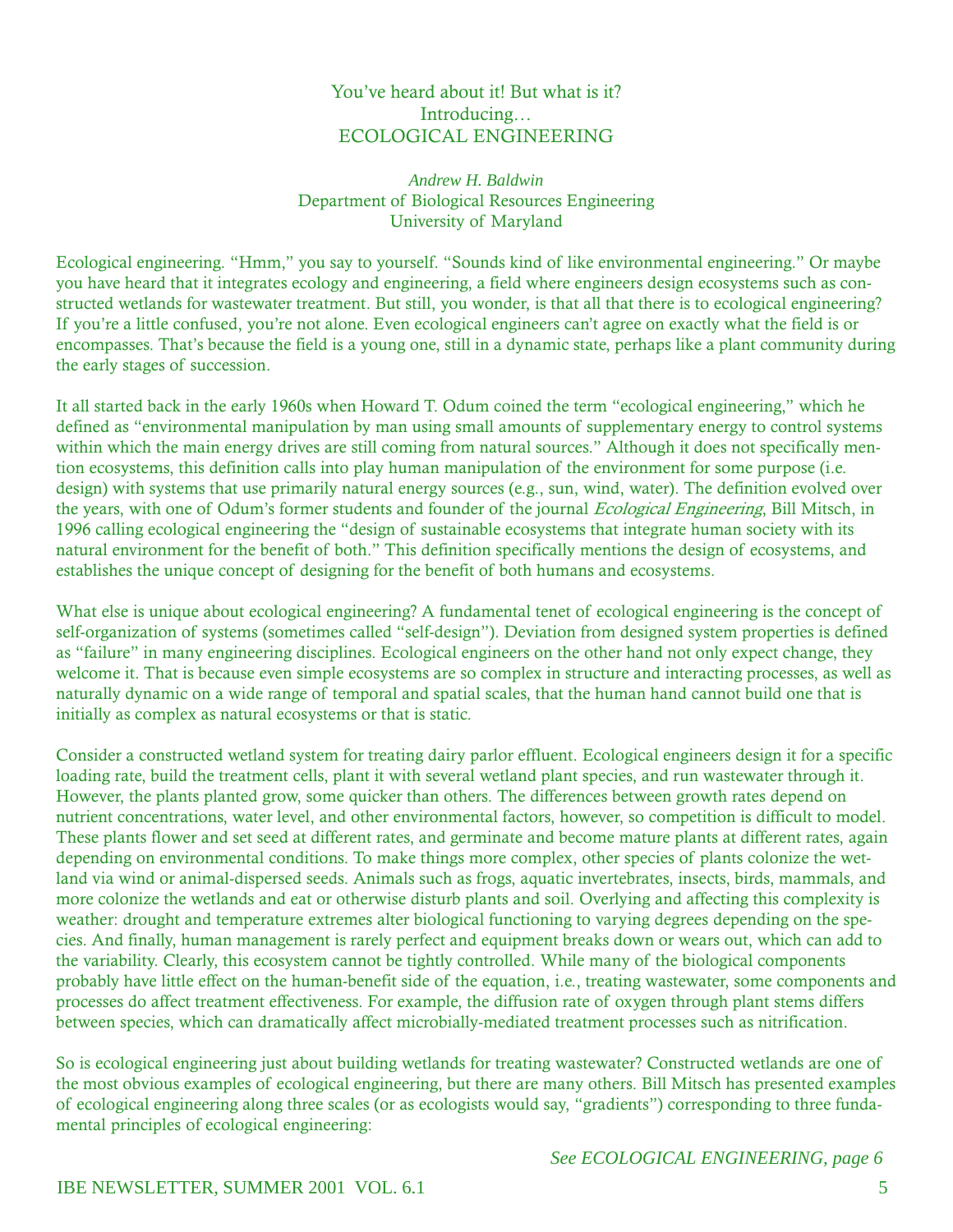#### *Continued from ECOLOGICAL ENGINEERING, page 5*



Moving from left to right is moving from a low to high degree of ecological engineering. For example, conventional activated sludge wastewater treatment systems would be placed toward the left side of the scale, as they are energy intensive, tightly controlled systems. On the right side of the scale would be restoration of wetlands for wildlife habitat or mitigation. Stormwater management bioretention systems would fall somewhere in the middle. Other examples of ecological engineering include mineland restoration, agroecological systems, algal turf scrubbers, living machines, soil bioremediation, tallgrass prairie restoration, "green" golf courses, wildlife corridor management, hydrologic restoration, toxicity bioassays, mesocosms, and Biosphere 2. The point is, there are many designed biological systems that differ in the degree to which they adhere to the fundamental principles of ecological engineering.

As I said before, the field of ecological engineering is young. So young that the American Ecological Engineering Society (AEES) was not formed until this year. This field, much like ecosystems, will continue to change. I hope I have given you some insight into the exciting and dynamic field of ecological engineering, which falls soundly within the broader field of Biological/Biosystems Engineering. The ideology and structure of this larger field are also changing rapidly, suggesting that the concept of self-design could be applied to human organizations as well as ecosystems!

#### **WORKSHOP**

#### **Institute of Biological Engineering (IBE) Sacramento Convention Center, Room 204 Sunday, July 29, 2001, 8 AM - 12 noon**

**"DNA of BIOLOGICAL ENGINEERING: DEFINING the BODY of KNOWLEDGE for the DISCIPLINE"**

- **0800** Welcome, Introductions and Workshop Objectives—N. R. Scott, Professor, Cornell University
- **0815** Biological Engineering Core Concepts—Jim Dooley, President, Silverbrook Limited
- **0830** Concepts for Biological Engineering Curriculum—Kifle Gebremedhin, Professor, Cornell University
- **0845** Thermodynamics of Living Systems—John Cundiff, Professor, Virginia Tech and George Meyer, Professor, University of Nebraska
- **0900** An Industry Perspective—Karen Brockwell, Director of Technology, Genentech, Vacaville, CA
- **0930** An Industry Perspective—Carol Schembri, Senior Project Scientist, Life Sciences Technologies Laboratory, Agilent Laboratories
- **0945** Discussion Q & A
- **1030** Refreshment Break
- **1100** Breakout groups (four or more) for Discussion of Specific Questions:
	- · Agreement on definition of biological engineering.
	- · Agreement on the essential subjects which establish biological engineering as a discipline.
	- · What are the expectations of the knowledge required of a biological engineer entering first employment in industry?

**1215** Adjourn